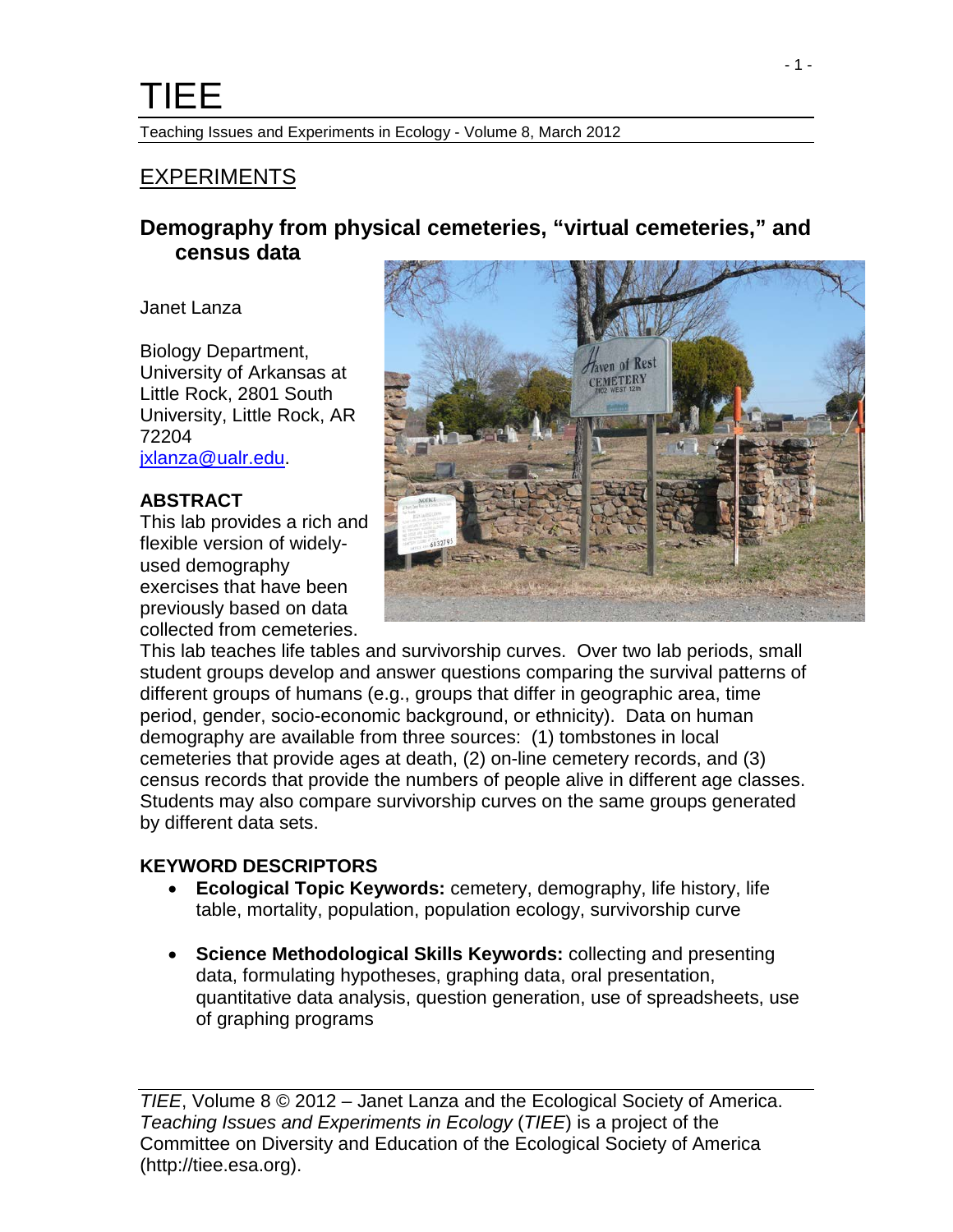• **Pedagogical Methods Keywords:** [alternative assessment,](http://tiee.esa.org/teach/teach_glossary.html#alternative) [bounded](http://tiee.esa.org/teach/teach_glossary.html#bounded)  [inquiry,](http://tiee.esa.org/teach/teach_glossary.html#bounded) [cooperative learning groups,](http://tiee.esa.org/teach/teach_glossary.html#cooperativegroups) [group work assessment,](http://tiee.esa.org/teach/teach_glossary.html#group_work_assessment) [scoring](http://tiee.esa.org/teach/teach_glossary.html#rubric)  [rubrics](http://tiee.esa.org/teach/teach_glossary.html#rubric)

#### **CLASS TIME**

Two, two-hour labs. In the first lab period, students learn how to collect data and calculate survivorship curves and choose a comparison for their group to study; in the second lab period, students present the results of their projects.

#### **OUTSIDE OF CLASS TIME**

Approximately three to four hours per student team to collect data, analyze data, and prepare a presentation for the class.

#### **STUDENT PRODUCTS**

A computer-generated presentation from each group is used to assess the students' work. Students present (1) background that provides a rationale for their question, (2) their question and methods of answering the question, (3) their results, and (4) their interpretation of the significance of their results. A [rubric](http://tiee.esa.org/vol/v8/experiments/lanza/resources/rubricscemetery.doc) for this assessment is provided to the students ahead of time. Logrank (Mantel-Cox) tests can be used to compare curves generated from two groups statistically.

#### **SETTING**

This lab can be completed in almost any classroom. To collect data, students need access to computers with internet access (their own or the school's), local cemeteries, or census books in a library. The second lab period requires a room with a projector.

#### **COURSE CONTEXT**

This lab can be taught at any time of the year. I use it in a junior-level ecology course with 12-20 students. Students work cooperatively in groups of two to four.

#### **INSTITUTION**

This lab is used at a public, metropolitan university.

#### **TRANSFERABILITY**

This lab can be used in any general ecology course or an upper division ecology course. More extensive comparisons can be required in an advanced course.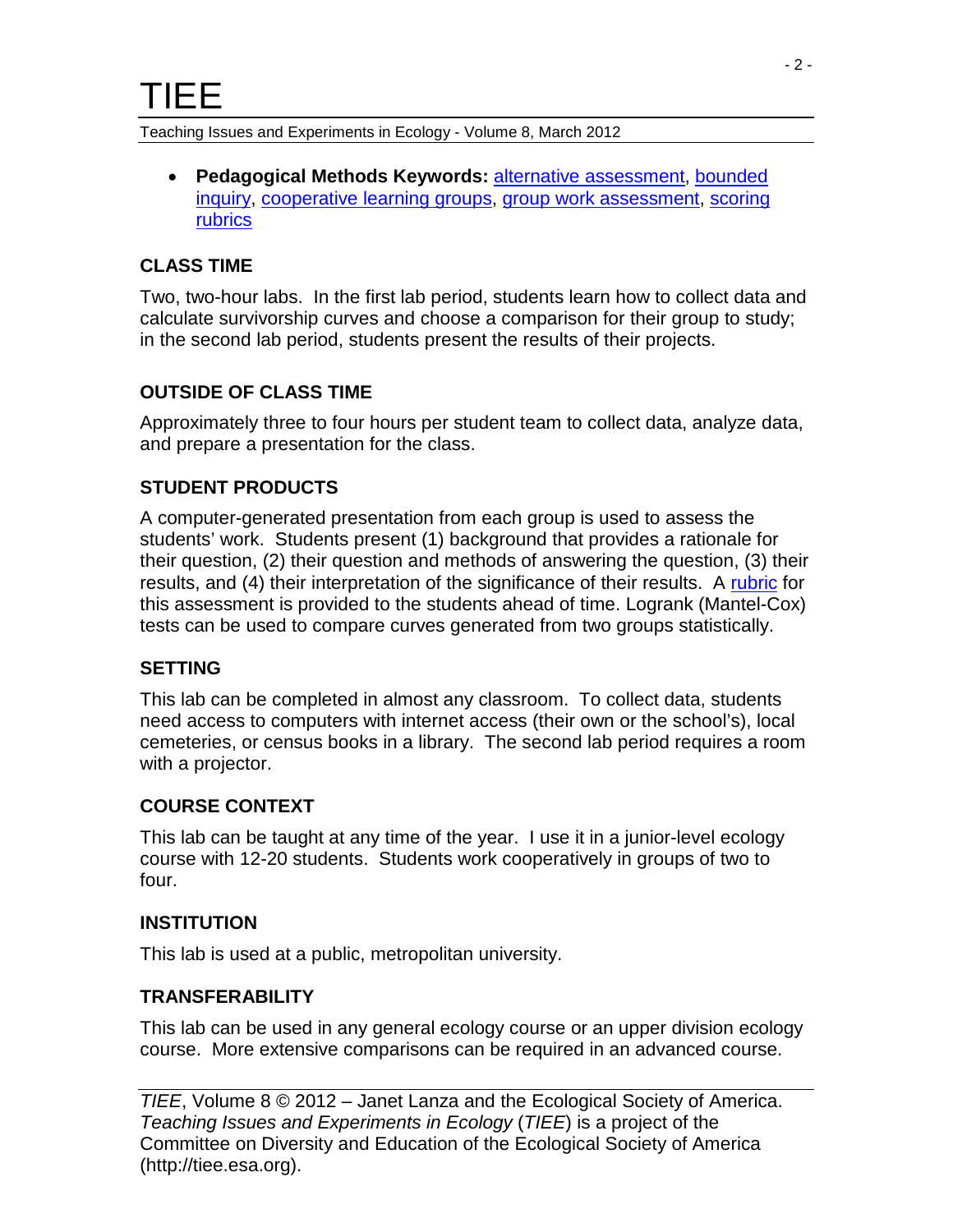Statistical analyses can be required if the students have good statistical backgrounds. No specialized equipment is necessary. Using strictly electronic data reduces limitations imposed by geography, travel time and expense, and any mobility impairments students may have. One limitation of oral presentations can be laboratory time. In this case, posters can be used for presentations.

#### **ACKNOWLEDGEMENTS**

This lab builds on many "cemetery" labs written by other authors (e.g., Flood, Nancy. 1993. Cemetery demography. In: Experiments to Teach Ecology. Edited by Jane M. Beiswenger. Volume 1. Ecological Society of America [\[http://tiee.esa.org/vol/expv1/expv1\\_toc.html\]](http://tiee.esa.org/vol/expv1/expv1_toc.html)). Because the traditional labs have so few comparison options (e.g., only sex or time period), I tried to find additional sources of data. A newspaper article about historic cemeteries alerted me to the fact that many cemetery records are on-line. News about the 2010 census gave me the idea of using census data for this lab. I would also like to thank Karen Russ for help in accessing census data. Finally, I thank three anonymous reviewers for their thoughtful suggestions and Kathy Winnett-Murray for additional suggestions and much-appreciated encouragement.

#### **SYNOPSIS OF THE EXPERIMENT**

#### **Principal Ecological Question Addressed**

Life tables and survivorship curves are the topics of the lab exercise. Students explore differences in human demography over time and/or among populations that differ in factors like geography, ethnicity, or socio-economic background. Students develop their own questions and then investigate them by calculating and comparing life tables, survivorship, age structure, and other demographic characteristics.

#### **What Happens**

First, students are introduced to the ideas of life tables and survivorship curves and are shown how to calculate them using published data. Students are then shown (1) how to locate ages of death of people using on-line cemetery inventories and (2) how to access and use U.S. government census data. If the instructor chooses, the class may visit a local cemetery or locations of local cemeteries may be given so that groups may visit them individually. Groups of 2- 4 students then develop an hypothesis about variation in human demography between genders or among populations that differ in time that they lived, geographical area, socio-economic group, or ethnicity. They collect and analyze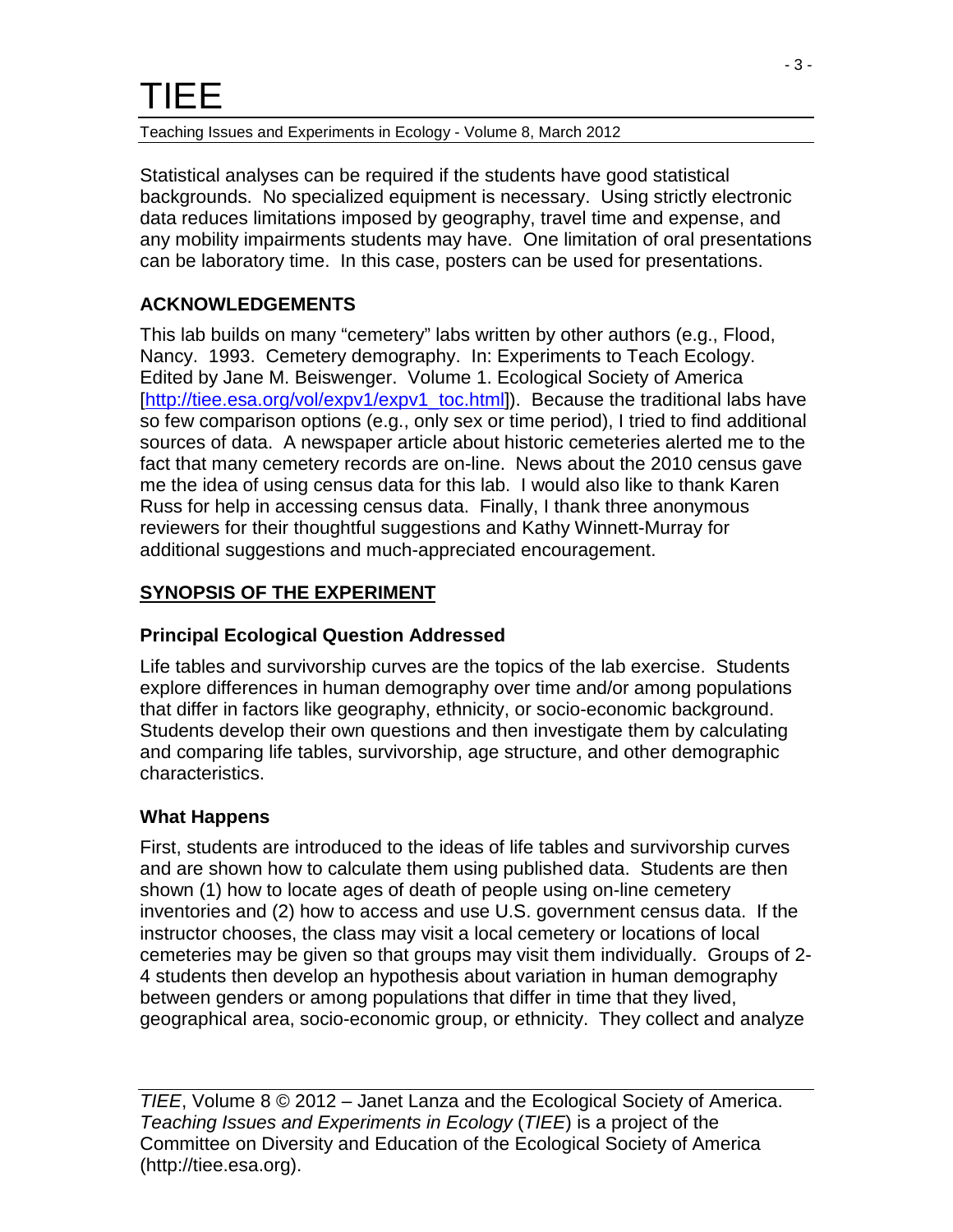appropriate data and present and interpret their results orally to the rest of the class.

#### **Experiment Objectives**

At the conclusion of the project, students should be able to

- (1) calculate survivorship curves from ages at death or from censuses;
- (2) explain how two different groups of humans differ or do not differ in their survival rates;
- (3) explain assumptions involved in developing survivorship curves from the type of data they used; and
- (4) explain how survivorship curves provide insight into the ecology of other species.

#### **Equipment/ Logistics Required**

Access to the internet and U.S. census tables are necessary. For computergenerated presentations, a computer, appropriate software, a projector, and a screen are required.

#### **Summary of What is Due**

Students will use a computer-generated presentation to explain to the rest of the class their question, results, and conclusions. Included will be survivorship curves of two comparison groups.

#### **DETAILED DESCRIPTION OF THE EXPERIMENT**

#### **Introduction**

Life tables and survivorship curves are useful in helping us understand the interaction between an organism and its environment. Species vary in schedules of mortality and reproduction. For example, oysters experience high mortality early in life but produce huge numbers of offspring annually, whereas elephants have a high probability of survival after birth but females produce only one calf at a time.

Life tables provide many different columns of information about a population, including information related to mortality (e.g., number of individuals dying at a given age,  $I_x$ ; expected remaining years of life,  $e_x$ ) and reproduction (e.g., number of female offspring produced at each age,  $m_x$ ).

Survivorship curves are graphical representations of the numbers or fractions of individuals all born at the same time (a cohort) that die at a given age. There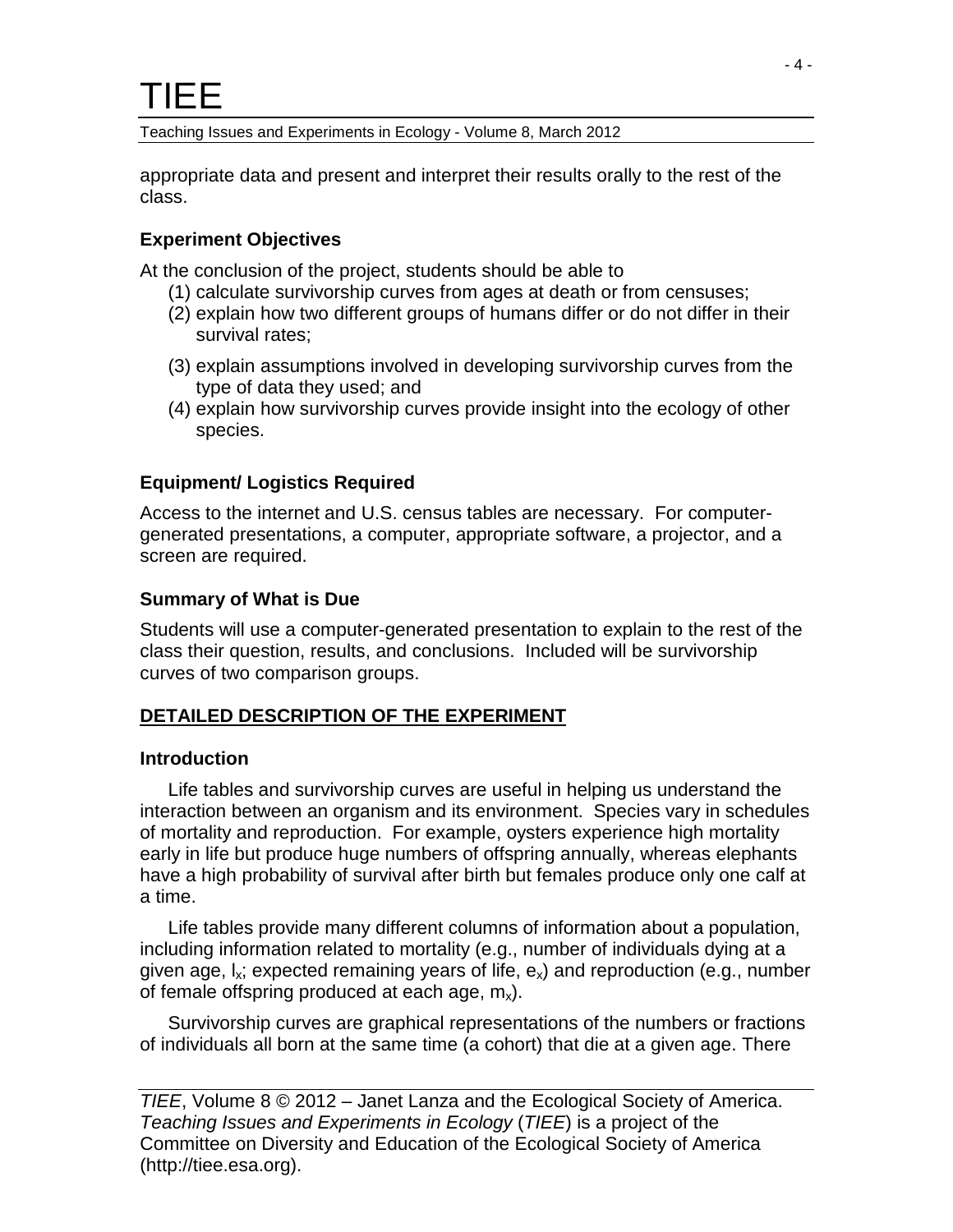Teaching Issues and Experiments in Ecology - Volume 8, March 2012

are species that have (a) low mortality at a young age, (b) constant mortality throughout life, or (c) high mortality at a young age (Types I, II, and III, respectively; e.g., see Fig. 10.18 in Molles 2010). These curves can help us determine possible causes of population limitation—periods of heaviest mortality may have the greatest impact on population growth.

Knowing patterns of death and reproduction can be important in managing plant and animal populations. For example, fisheries managers might adjust the allowed catch after good and poor years of reproduction; managers trying to eliminate invasive plants might be able to target specific ages of plants for removal; and managers seeking to protect rare species might know what ages of individuals most need protection.

There are a variety of ways to construct life tables and survivorship curves. The best way, as represented by the studies of Darwin's finches by Peter and Rosemary Grant and their colleagues, is to follow a number of cohorts over time. In this way, Gibbs and Grant (1987) showed that survival of *Geospiza fortis* varies among years. For example, the 1978 cohort had a higher overall survival rate than did the 1981 cohort. Although cohort-derived life tables (also called dynamic life tables) and survivorship curves provide the best quality data, they are difficult and time consuming to construct.

Sometimes scientists develop static life tables and use those to estimate survival rates. Two major ways to develop a static life table and survivorship curve are to (1) discover the age at death of members of a population or (2) count the number of individuals in each age class alive at one time. Deevey (1947) constructed a life table from Adolph Murie's data on Dall sheep. Murie had collected and aged horns that he found lying on the ground, thus providing an estimate of the age at death of each sheep (static method 1). Alternatively, ecologists often collect and age samples of animal or plant populations and use these data to construct a static life table and survivorship curve (static method 2). A classic data set that was used in this way is the number of red deer in different age classes (Lowe, 1969).

There are assumptions involved in both of the static methods. Both methods assume a stable age distribution—a situation in which the percentage of individuals in each age class does not change from one time period to the next even though the total population size may be changing exponentially. They also assume the population size is constant (no change in birth rates and no net emigration/immigration). Using ages of death averages any changes in survivorship rate over many cohorts. Using the age structure of a population gives less reliable information because it simply provides a snapshot of the population at one instant in time. However, the snapshot may be better than nothing.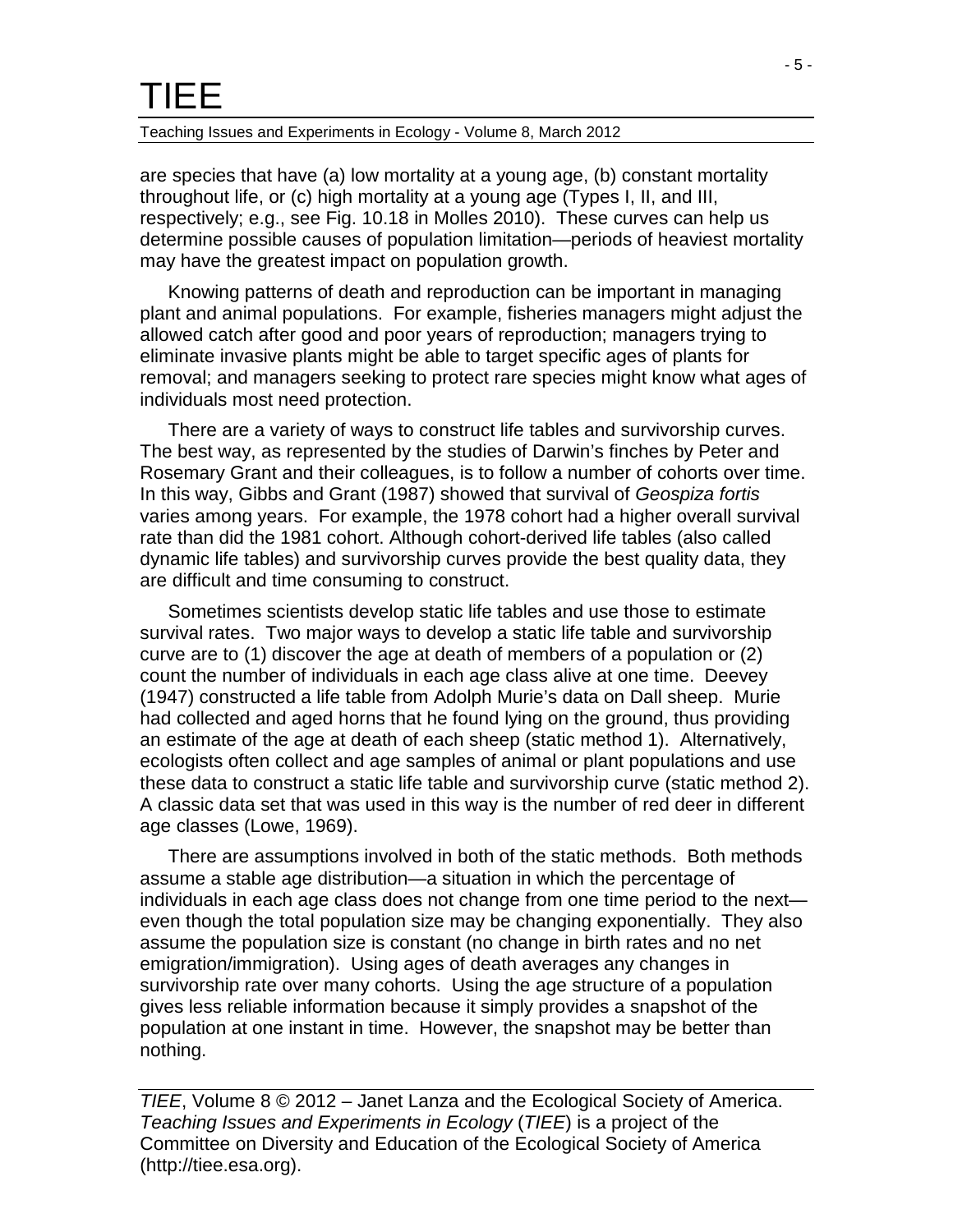#### Teaching Issues and Experiments in Ecology - Volume 8, March 2012

In this exercise, you can use either static method to construct a life table and survivorship curve for humans. Visiting a cemetery (in person or virtually) and calculating the age at death of people will allow you to construct a life table and survivorship curve (Fig. 1) in the same way that Murie did with Dall sheep. Examining U.S. census data will allow you to take a snapshot of age structure at a specific point in time and develop a survivorship curve (Fig. 2) in the same way that Lowe developed a survivorship curve for red deer.



Fig. 1. Survival of African-American women born before 1926 and buried in Pleasant Grove Cemetery in Calhoun County, Arkansas. Data were collected from on-line cemetery records.

Your task is to compare the life table/survivorship curves for different groups of humans. You may use either method (or both) of developing a life table and survivorship curve.

What populations? That's up to you. You can compare males vs. females, people living at different times, people living in different places, or, perhaps, people of different ethnicities or socio-economic backgrounds. You may even think of other interesting comparisons. As you plan your project, make sure you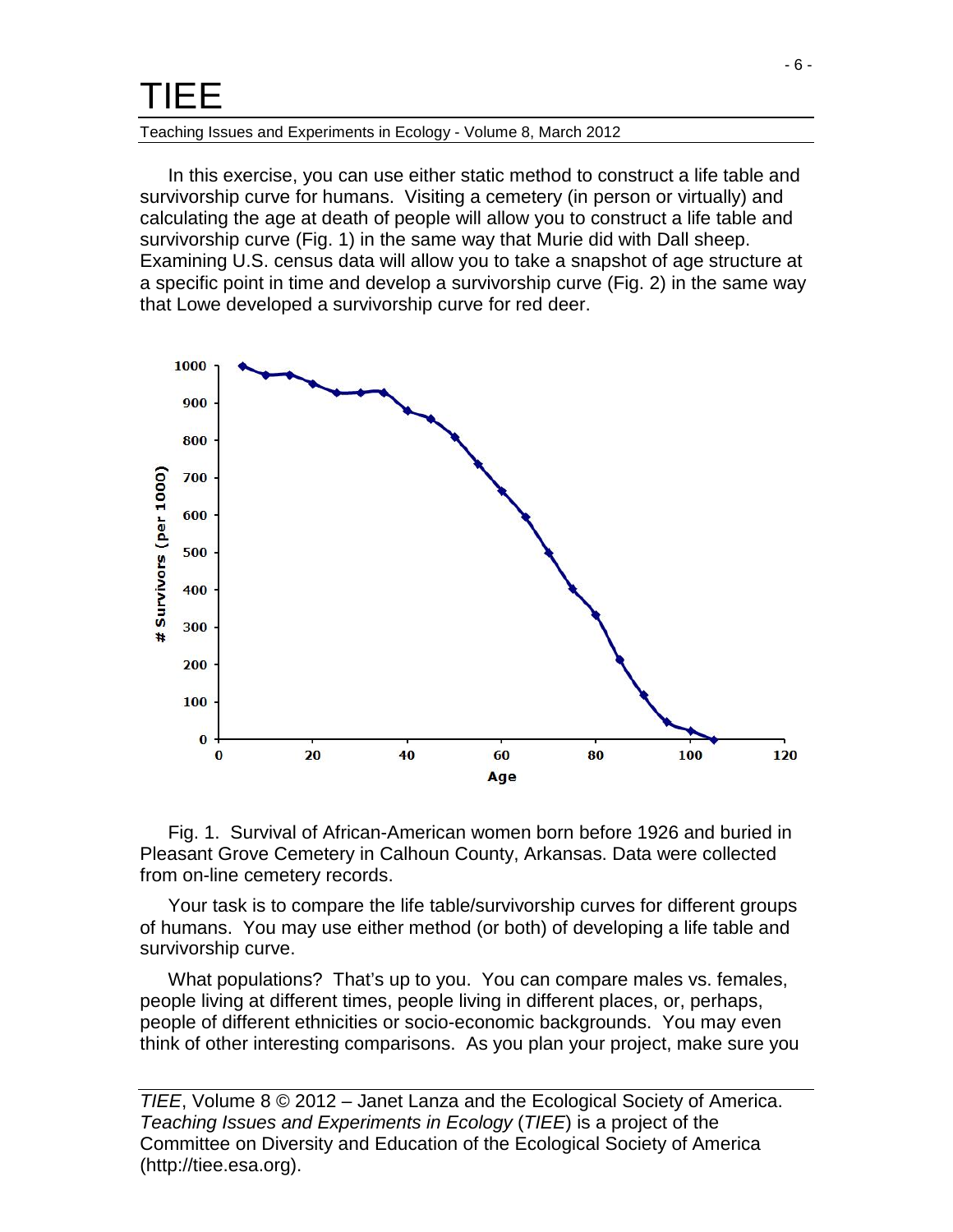Teaching Issues and Experiments in Ecology - Volume 8, March 2012

identify a specific, interesting question, and hypothesize an answer to your question. Be prepared to explain your question and the rationale that led to your hypothesis. Your instructor may ask you to present your question and rationale before proceeding with data collection.



Fig. 2. Survival of African American women in Arkansas as calculated from the 1930 census.

#### **Materials and Methods**

#### *Method 1—Ages at death*

1. Brainstorm within your group about the kinds of questions that interest you. Supplement this brainstorming with an examination of the cemeteries that provide their data on a website and a list of cemeteries in your area. For the on-line information two good starting points are<http://interment.net/> for many cemeteries and<http://africanamericancemeteries.com/> for African American cemeteries. Remember that urls change relatively frequently—be prepared to search for cemetery records if a url changes. Don't forget that visiting local cemeteries is an option; many areas have very old, small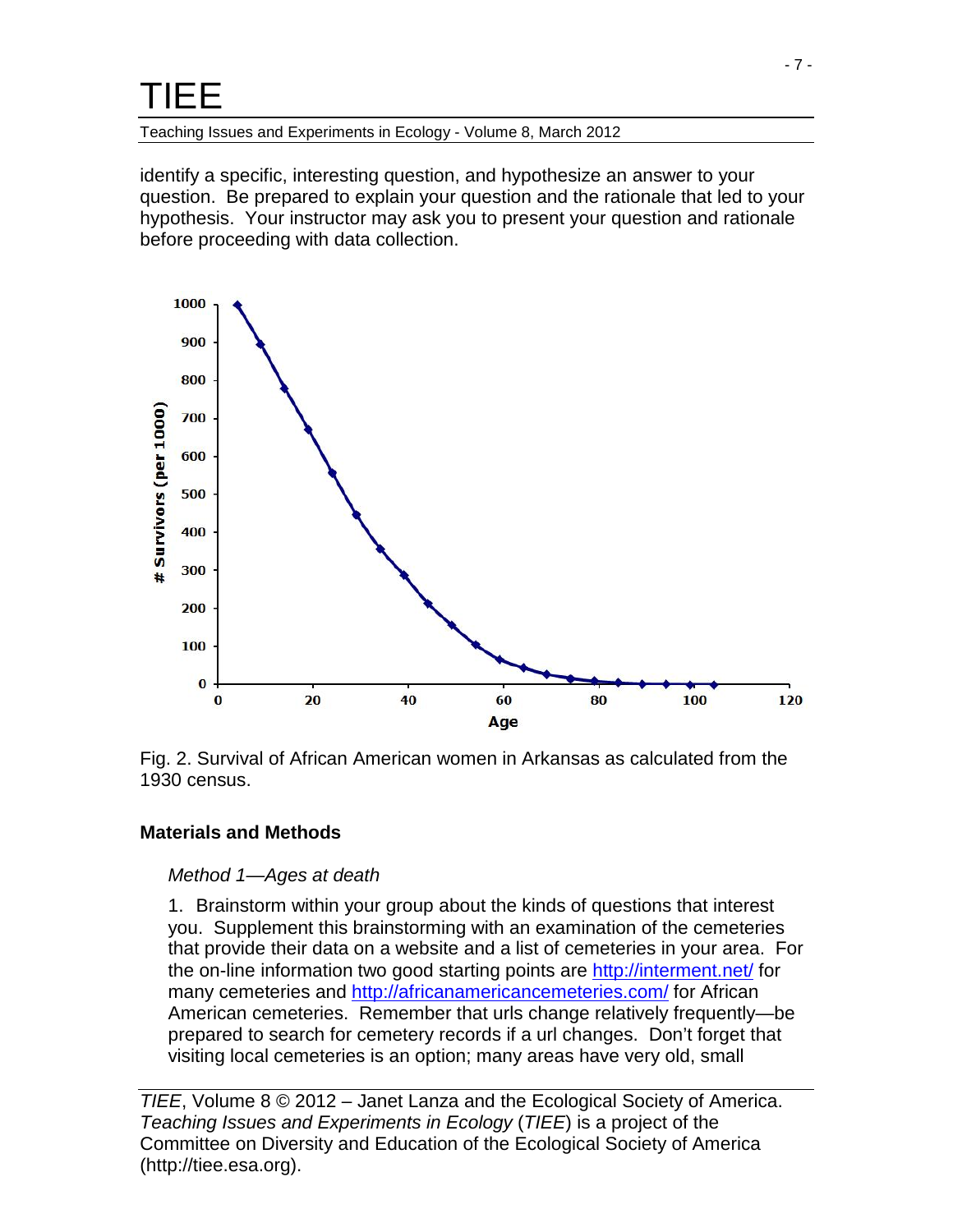cemeteries that when combined might make a good comparison to larger, more recent cemeteries. Many large cemeteries in urban areas have not entered their data electronically.

2. Select two groups that you wish to compare. Make sure to keep your two groups similar except for the factor you are investigating. For example, if you wish to compare males vs. females, make sure they lived during similar times and places.

3. Choose a data source, either local cemeteries or cemeteries that have published their records on-line (or both).

4. Record the births and deaths of at least 200 people (more is better) from each of the two groups. You do not need the same number of people in each group.

5. Calculate the age of death for each person for the first group.

6. Group the ages into 5-year intervals (1-5 years, 6-10 years, 11-15 years, etc.) and make two columns in a table. Column 1 will have the age groups and column 2 will have the number of people dying in each age group.

7. Calculate the number of individuals surviving to the start of each age class and place these numbers in column 3 of your table. To do this, first sum the number of all individuals (this is the number of individuals alive at time 0); next, subtract the number of individuals who died between age 1 and 5 from your total and place the number in column 3; for each age group, continue to subtract the number dying in the age class from the number remaining alive and place this number in the next row of column 3.

8. Calculate the probability of surviving to the start of a given age class  $(I_x)$  by dividing each number in column 3 by the total number of people and placing these numbers in column 4.

9. Standardize the data per 1000. This step will allow you to compare the two samples. To standardize your numbers to 1000, take each number in column 4 and multiply by 1000.

10.Draw a survivorship curve for each group (e.g., [Fig. 1\)](http://tiee.esa.org/vol/v8/experiments/lanza/resources/Fig%201.xls). Draw your curve either with an arithmetic y-axis or a log y-axis. Think about how these two kinds of graphs differ.

11.Repeat steps 5-10 for the second group.

12.Evaluate your data in relation to your question and hypothesis. Do the results support your hypothesis? If not, why not? Be prepared to explain your question and the rationale that led to your hypothesis. Also, evaluate the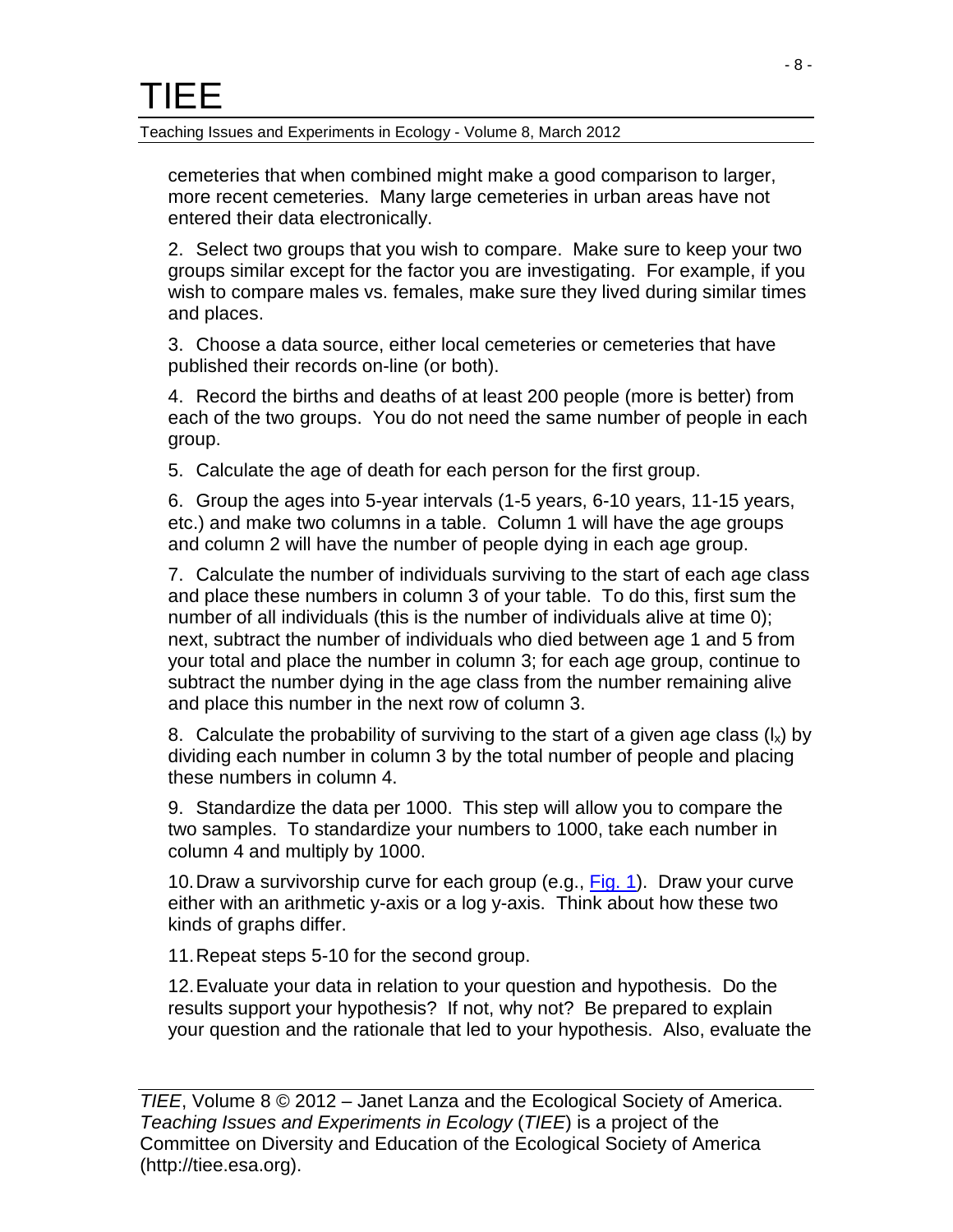shapes of the survivorship curves compared to what you would expect for human populations.

13.Develop an 8-10 minute oral presentation that explains the groups you are comparing and why, the assumptions involved, your conclusions, and future projects you would recommend (see [rubric\)](http://tiee.esa.org/vol/v8/experiments/lanza/resources/rubricscemetery.doc).

#### *Method 2—Snapshot of age structure*

1. The U.S. census has published a huge amount of data on the U.S. population. The first census was taken in 1790, the most recent one in 2010. Many libraries have books and books of these data (see sample page, [Fig. 3\)](http://tiee.esa.org/vol/v8/experiments/lanza/resources/Fig%203.pdf). The original forms filled out by households are available from the censuses taken 70 years ago and earlier. But all census years have published aggregate data. The early data are not useful for this lab project because they only counted the number of people. However, starting in 1850 the census data includes ages of people, and these data may be used to develop survivorship curves like Lowe did for the red deer.

2. The data available for different censuses may differ. In the attached sample [\(Fig. 3\)](http://tiee.esa.org/vol/v8/experiments/lanza/resources/Fig%203.pdf), the data are aggregated according to age, sex, and race, for Mississippi and Arkansas. But Congress wanted different information at different times and so the same questions cannot be answered from each census. For example, some censuses report population in urban/ruralfarm/rural-non-farm categories. To discover what questions were asked, look at samples of the forms. Examples of blank census forms can be viewed in a booklet entitled "200 Years of U.S. Census Taking: Population and Housing Questions, 1790-1990" (1989. U.S., Department of Commerce). This document is available on-line at

[http://www.census.gov/history/pdf/200years.pdf.](http://www.census.gov/history/pdf/200years.pdf)

3. Brainstorm within your group about the kinds of questions that interest you. Supplement this brainstorming with an examination of the available census data. Your library may have census books; ask a reference librarian. Alternatively, you may access aggregated census data on-line. Remember that urls change relatively frequently—be prepared to search for census data if a url changes.

Go to<http://census.gov/prod/www/abs/decennial/> and click on the desired census. What you do next varies a bit from census to census. Sometimes you can click directly on a ZIP file and sometimes you need to click on a link to summary population statistics before you can click on a ZIP file. A ZIP link downloads a ZIP file to the computer. Opening the ZIP file gives links to more files. You may need to explore the ZIP files until you find the one you want.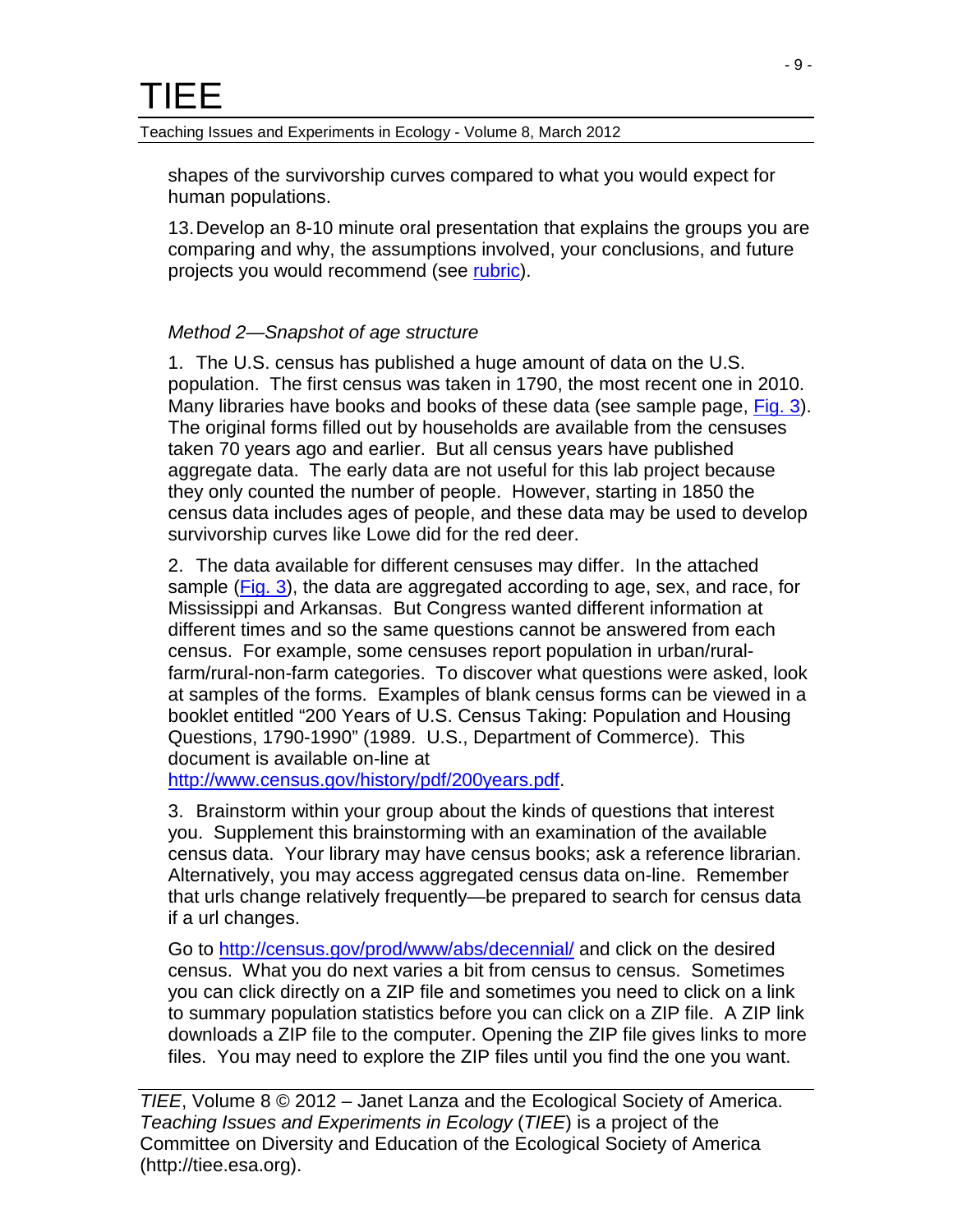Volumes 2 and 3 are often the most relevant to this activity. Clicking on a file with "TOC" (Table of Contents) is useful because these files contain "clickable links" that open up the actual data files. To get to the particular table, page down manually. Searching is not an option because these appear to be scanned files.

You may need to be persistent in order to find the tables you want. Some data are repeated in different volumes of the same census. For example, in the 1930 census, age distribution by sex and "color" for Arkansas can be found in Volume II, Chapter 10, Table 24 and in Volume III, Part I, Table 3. The information in Volume II is better because age groups are presented in 5 year intervals from 0-100, whereas the Volume III table presents 10-year intervals after age 50. Ask your instructor for help in accessing the data that you need.

4. Select two groups that you wish to compare. Make sure to keep your two groups similar except for the factor you are investigating. For example, if you wish to compare males vs. females, make sure they lived during similar times and in similar places. Other possible comparisons are people of one sex in different states in the same census or one sex and race in two different censuses. Depending on the questions asked in the census, you may be able to make urban-rural comparisons.

5. Because the data are already aggregated, data collection is much easier than with method 1. However, calculation of  $I_x$  values is slightly more complicated. In order to compute the number of people who died in a given age interval with the census numbers, you must assume that all individuals were born in the same year (i.e., were members of the same cohort) but died at the age they were when the census was taken. Use this clue to calculate the number of people who survived to the start of each age class ("calculated number alive").

6. Next, calculate the probability of surviving to the start of each age class  $(I_x)$ by dividing the calculated number alive by the total in the entire sample. Enter these numbers in the next column in the table. Try to do these calculations (steps 5 and 6) and check with your instructor that your methods are correct.

7. Standardize the data per 1000. This step will allow you to compare the two samples. To standardize your numbers, multiply each  $I_x$  by 1000.

8. Draw a survivorship curve for each group (see [Fig. 2\)](http://tiee.esa.org/vol/v8/experiments/lanza/resources/Fig%202.xls). Draw your curve either with an arithmetic y-axis or a log y-axis. Think about how these two kinds of graphs differ.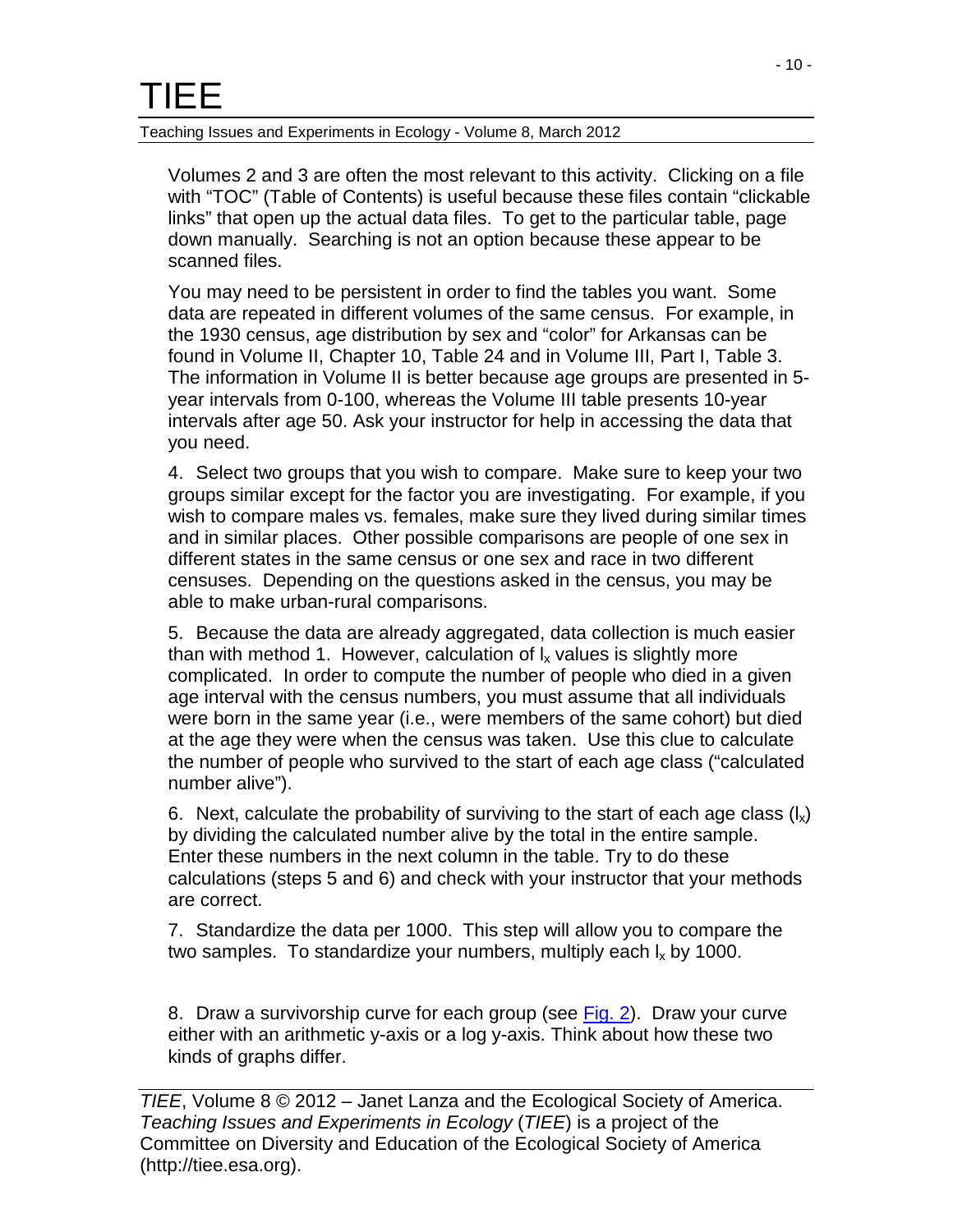#### 9. Repeat steps 5-10 for the second group.

10.Evaluate your data in relation to your question and hypothesis. Do the results support your hypothesis? If not, why not? Be prepared to explain your question and the rationale that led to your hypothesis. Also, evaluate the shapes of the survivorship curves compared to what you would expect for human populations.

11.Develop an 8-10 minute oral presentation that explains the groups you are comparing and why, the assumptions involved, your conclusions, and future projects you would recommend (see [rubric\)](http://tiee.esa.org/vol/v8/experiments/lanza/resources/rubricscemetery.doc).

#### *Method 3—Compare the two methods*

1. An interesting project might be to compare the survivorship curves that you get from the two different methods.

2. To conduct a project like this, make sure to choose comparable data. For example, get a sample of males who died in the 1930s and then look at the census from 1930 from the same area.

3. Follow the appropriate methods to develop two life tables and two survivorship curves.

4. Compare the survivorship curves and assess how similar the results are.

5. Develop an 8-10 minute oral presentation that explains the groups you are comparing and why, the assumptions involved, your conclusions, and future projects you would recommend (see [rubric\)](http://tiee.esa.org/vol/v8/experiments/lanza/resources/rubricscemetery.doc).

#### **Questions for Further Thought and Discussion**

- 1. How likely is it that the assumption of a stable age distribution is met?
- 2. How likely is it that wild populations maintain a stable age distribution?
- 3. How likely is it that  $I_x$  schedules are constant over time?  $m_x$  schedules?
- 4. How likely is it that population size was constant?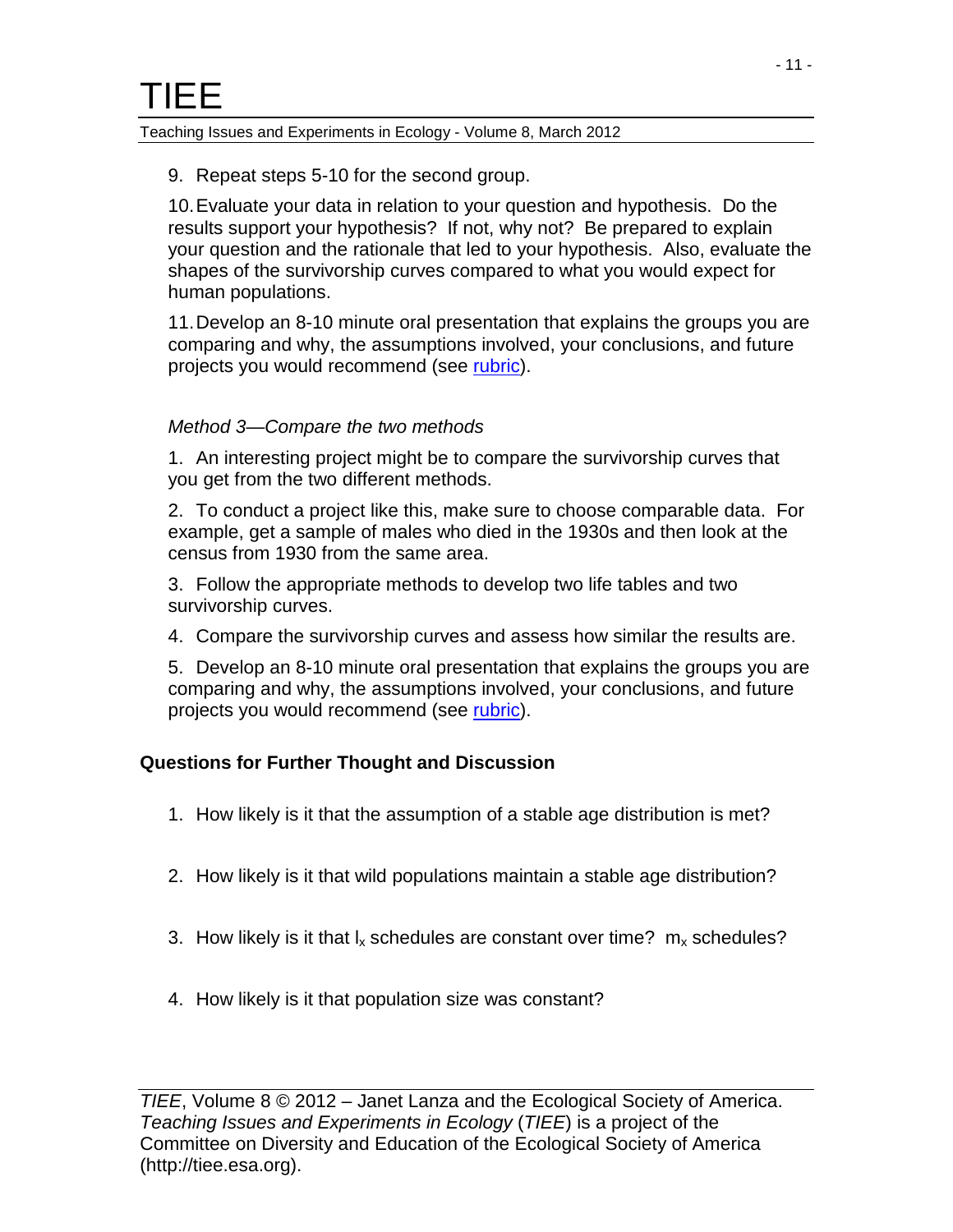5. What effects might immigration and emigration have on the results?

6. Given all the assumptions involved in developing static life tables and survivorship curves, are they useful? If so, how and why?

7. What shifts in survivorship and mortality curves would you expect if environmental problems get worse and pollution-related diseases increase?

8. Why is it difficult to disentangle the effects of environmental factors from the effects of socio-economic factors when examining differences between groups?

9. Explain how much variability exists in the survivorship of different cohorts of *Geospiza* and the possible causes of the variability (see Gibbs and Grant, 1987). Do the two species differ in survival rates? Predict what would happen to survival rates if researchers experimentally added seeds to the environment.

#### **References and Additional Resources**

On-line African American cemetery data:<http://africanamericancemeteries.com/>

On-line cemetery data:<http://interment.net/>

On-line U.S. Census Records:<http://census.gov/prod/www/abs/decennial/>

Deevey, E. S. 1947. Life tables for natural populations of animals. The Quarterly Review of Biology 22:283-314.

- Gibbs, H. L., and P. R. Grant. 1987. Adult survivorship in Darwin's ground finch (*Geospiza*) populations in a variable environment. Journal of Animal Ecology 56:979-813.
- Lowe, V. P. W. 1969. Population dynamics of the red deer (*Cervus elaphus* L.) on Rhum. Journal of Animal Ecology 38:425-457.
- Molles, M. C., Jr. 2010. Ecology: concepts and applications. Fifth edition. McGraw-Hill, New York.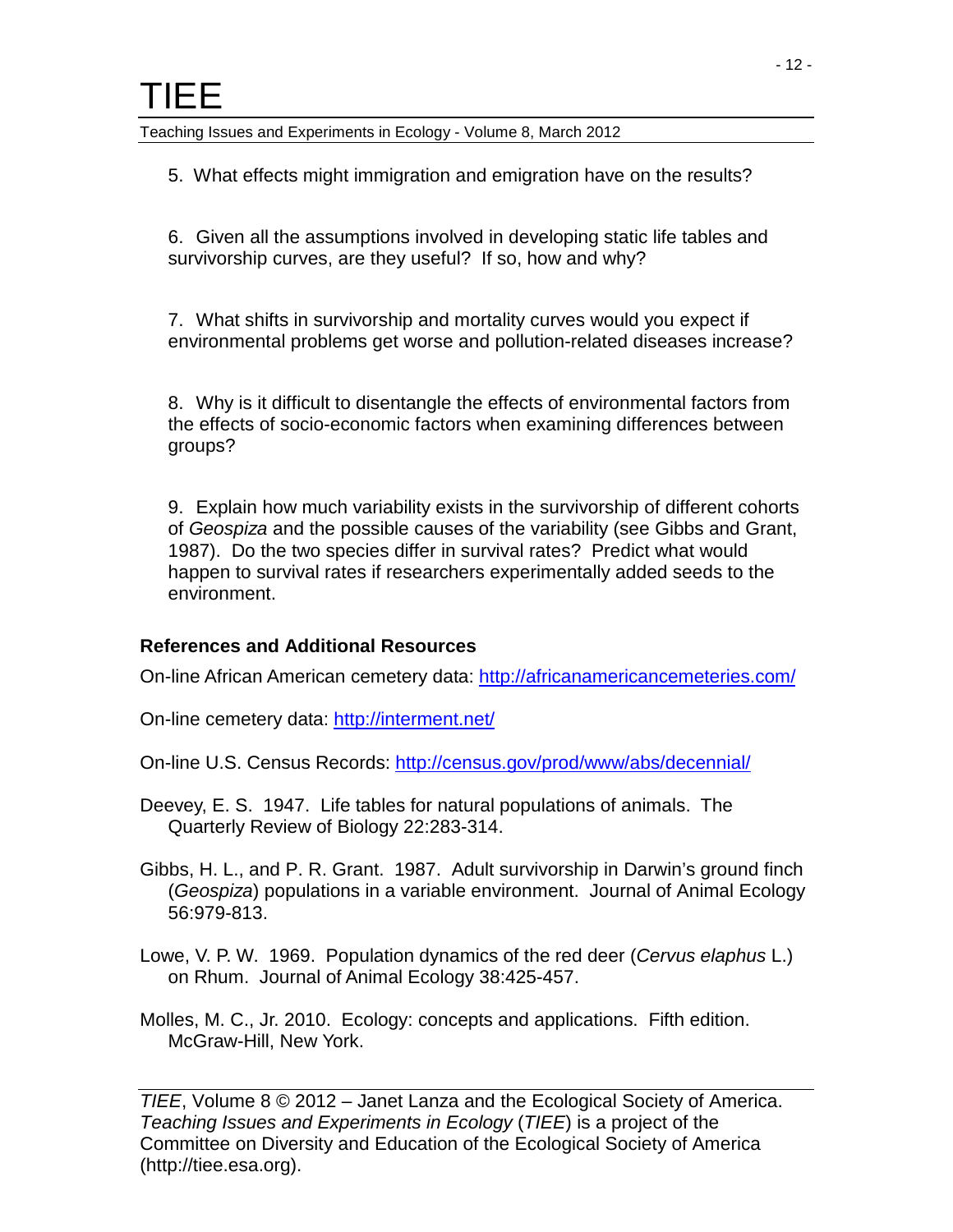- U.S. Census Bureau. 1933. Fifteenth Census of the United States: 1930. Population Volume II, General Report, Statistics by Subjects. United States Government Printing Office, Washington, D.C.
- U.S. Department of Commerce. 1989. 200 years of U.S. census taking: population and housing questions, 1790-1990. This document is available on-line at [http://www.census.gov/history/pdf/200years.pdf.](http://www.census.gov/history/pdf/200years.pdf)

#### **Tools for Assessment of Student Learning Outcomes**

Use the attached [rubric](http://tiee.esa.org/vol/v8/experiments/lanza/resources/rubricscemetery.doc) to help you design your project and presentation.

#### **NOTES TO FACULTY**

#### **Challenges to anticipate and solve**

This exercise is fairly straightforward and provides certain advantages over the "traditional" approach to teaching life tables and survivorship curves, which relies on collecting data at cemeteries. The most important advantage is that many more comparisons are possible and this diversity of projects allows students to make their own creative decisions about what to explore. Similar data can be collected from field surveys but the classroom management involved usually requires that the question (comparison) is assigned by the instructor. Another advantage this approach provides is that data collection can be less time consuming and more of the invested time can be devoted to data analysis.

Examples of comparisons that students can choose include: different time periods, rural vs. urban, African-American (or other group with specialized cemeteries) vs. Caucasian, and geographic areas.

*Challenge #1. Identifying a project.* One difficulty for some students is developing a project. Brainstorming with the class during the introduction can help. I ask students what factors might affect survival rates. Answers include gender, time period, geographic area, ethnicity, socio-economic conditions, access to medical care, wars, and epidemics.

After the formal introduction to the lab, I circulate among the groups, listening to their planning and asking questions and offering suggestions as appropriate. I try to facilitate their planning and help them find a question that interests them rather than direct them to a question that I find interesting. I do try to guide students, especially advanced groups, away from the easiest questions.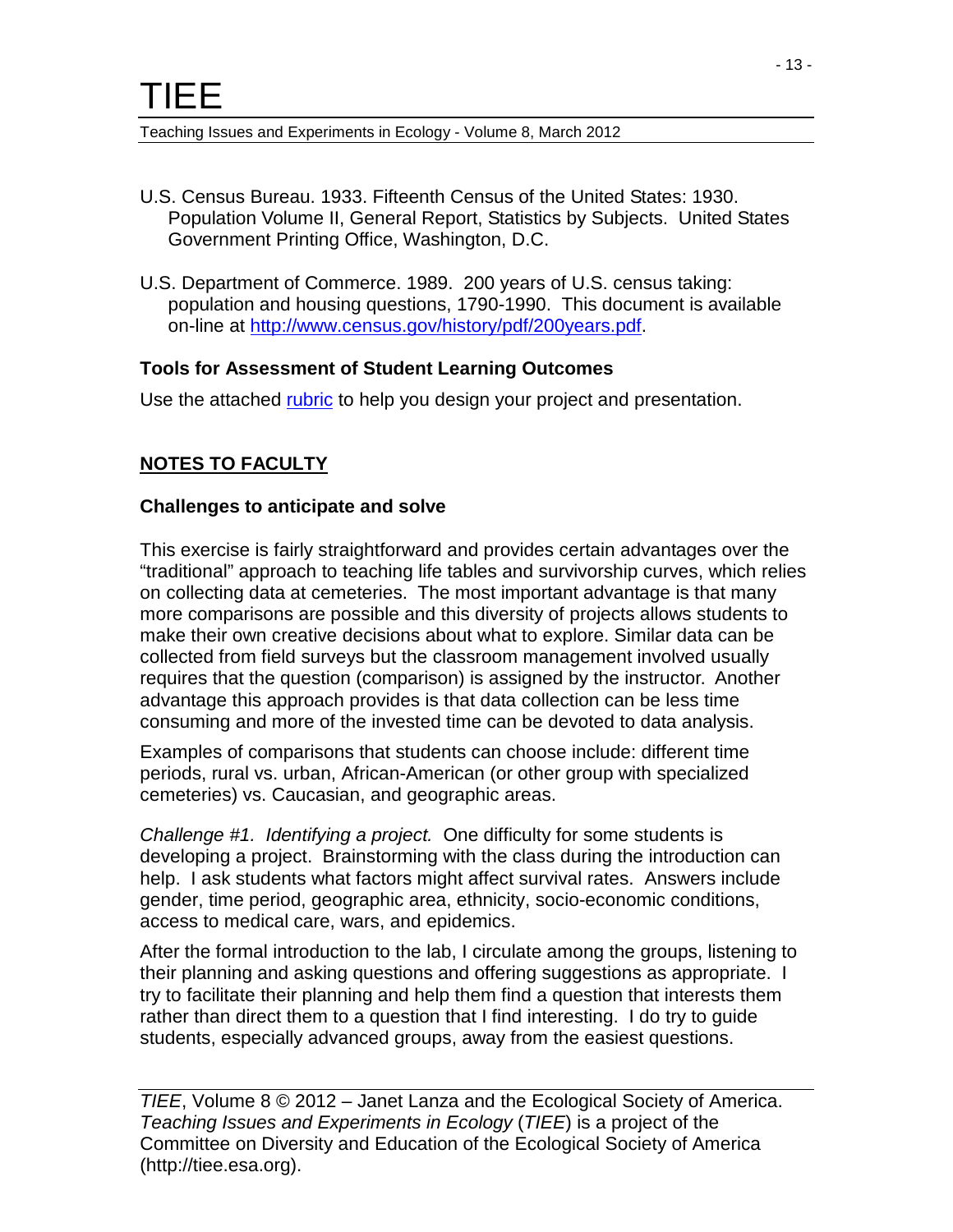Teaching Issues and Experiments in Ecology - Volume 8, March 2012

Sometimes groups will have a tendency to just choose the "quickest and dirtiest" question so that they can finish quickly. I have been known to suggest that a particular question was "boring"—e.g., when I had a sharp group that was just going to look at male vs. female survival rates. But I adjust my comments and suggestions according to the group—I would not try to dissuade a group that is particularly challenged by the ideas from choosing what I think is a rather obvious project.

Students can approach finding a question in a variety of ways. Some groups will just go to the census books or data on the government web site and see how the data are arranged and find a question by seeing what information is available. Some groups will think of a question first and then choose the most appropriate method of data collection. For example, if a group wants to ask about the benefits of antibiotic development, data on ages of death may not be the best data collection method because many people born after the general use of antibiotics have not yet died. In contrast, this question can probably be answered by looking at census data (e.g., 1940 vs. 1960). Similarly, the effect of World War II on the survival of males can probably not be answered from cemetery data because so many soldiers were buried overseas but could be addressed by comparing the 1940 and 1950 census records.

Some questions might best be answered by gathering some data from actual tombstones and some from on-line data. For example, many large cemeteries do not have their data on-line. So, a group of students that lives in or near a big city may choose to collect ages at death in a big-city cemetery and compare those data to ages at death from rural cemeteries that have posted their information on-line.

An option that some instructors might want to consider is to provide a data set and let students prepare survivorship curves before they have developed their own question. The advantage of this approach is that students will become comfortable with the procedures. Two disadvantages of this approach are that it takes more time and students will be inclined to use the method (1 or 2) chosen for demonstration by you. I have not found this necessary.

*Challenge #2. Collecting and interpreting data.* One difficulty is that not all cemetery records are online. Many websites let one search for death dates for specific people. However, these sites are not useful for this laboratory. Students may have to be persistent in searching for data if they have a narrow hypothesis they want to test.

One important point for students to consider is how to standardize their data. Because many factors can affect survival rates, the best projects standardize comparison groups. For example, in comparing survival rates of people in South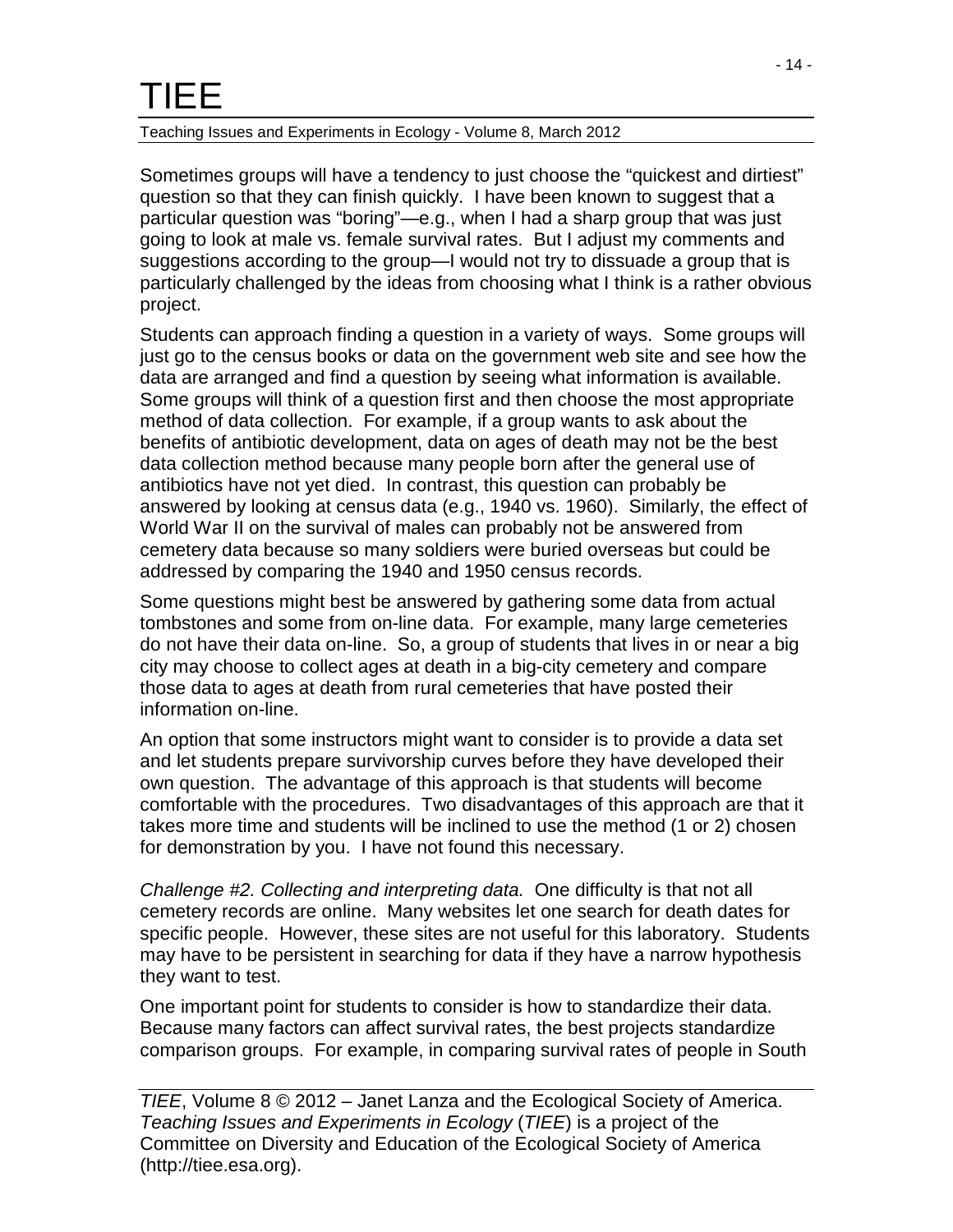Carolina vs. Arkansas, a student group could narrow the investigated group to African-American women born before 1920 and buried in rural cemeteries.

Explaining deviations from expected results can be challenging. For example, developing a survivorship curve on African-American women from Arkansas 1920 census data produced a Type II survivorship curve whereas the tombstone data produced a curve more like a Type I curve [\(Fig. 4\)](http://tiee.esa.org/vol/v8/experiments/lanza/resources/Fig%204.xls). Further literature search revealed that there was extensive emigration of young (20s and 30s) African-Americans from the south in the 1910s and 1920s to cities in the north. Internet searches of "African American emigration from the south" and the "Great Migration" will yield a variety of sources on this phenomenon. Similar effects are likely to be observed on populations in the Great Plains in the Dust Bowl era of the 1930s.

Census data are available in books and on-line, but so much data are available that it can be difficult to find the right data. I found the census books relatively easy to access but not all libraries have the books. If you have a library that is a government documents repository, ask your reference librarian for help.

*Challenge #3. Mathematical calculations.* Many of my students seem to be challenged by the mathematical manipulations that they must conduct, even though I think they are relatively simple. This situation makes me conclude that this exercise is important to conduct—life tables and survivorship curves are important tools for ecologists and this exercise gives students experience with methods that ecologists use. If these calculations are challenging, then students probably need the practice!

It may be necessary to explain scaling raw numbers to a consistent start of 1000 when working from ages of death. It may also be necessary to explain semi-log plots.

Calculating  $I_x$  from census data requires some mental and mathematical gymnastics. I use the following method (shown in [Table 1\)](http://tiee.esa.org/vol/v8/experiments/lanza/resources/Table1.xls): First, sum all of the individuals sampled (cell B27). Then, in order to treat all individuals as members of one cohort and to calculate the number of individuals alive at a given age class, assume that all individuals alive *after* a given age class had been alive at the start of the age class. Thus, the number of people in age class 0-4 is the same as the total number of people in the census (cell D5 = cell B27) and the number of people in age class 5-9 equals the total minus the number in age class 0-4 (cell  $D6 =$  cell  $D5 -$  cell B5; 235259-25659 = 209600). Continue similar subtractions for all age classes. This method has the advantage that  $I_x$  is never greater than 1.0. One disadvantage of this method is that it includes an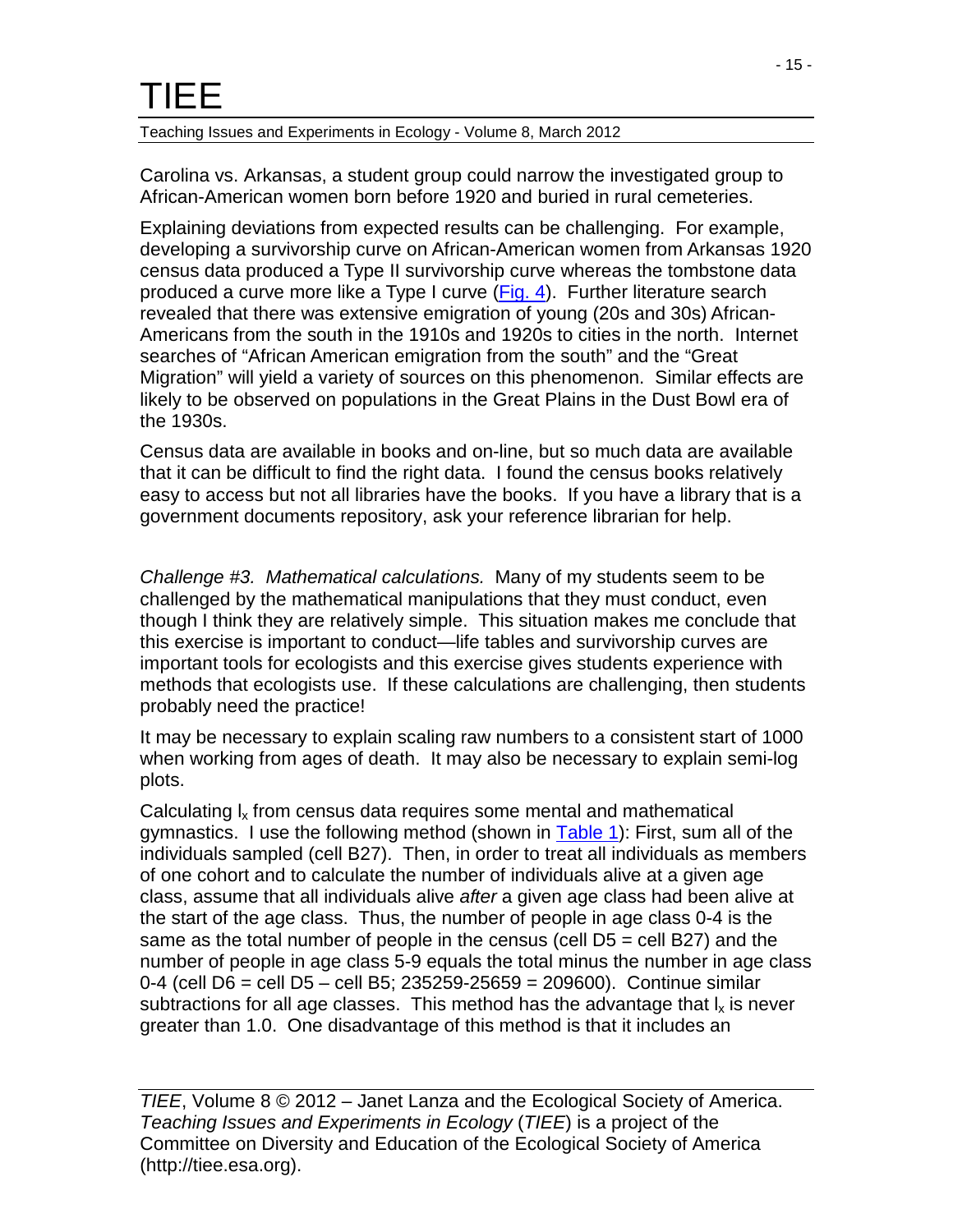Teaching Issues and Experiments in Ecology - Volume 8, March 2012

assumption of no migration, an assumption that is not warranted with many human populations.

To make the instructions for calculations clearer, I am including an Excel file [\(Excel survivorship template\)](http://tiee.esa.org/vol/v8/experiments/lanza/resources/Excel%20survivorship%20template.xls) that provides the calculations for all of the figures that are referenced in the student handout; this file also contains a graph of some of the data. Faculty may choose to provide this file to their students or not.

Two other ways to calculate survival rates from census data exist but both can give  $I_x$  values above 1.0: (1) calculating  $I_x$  by dividing the number of individuals in the 0-4 age class in the first census by the number of individuals in the 10-14 age class in the census ten years later, and (2) calculating  $I_x$  by dividing the number of individuals in an age class by the number of individuals in the first age class. I don't like either of the methods because of the possibility of an  $I_x$  greater than 1.0.

*Challenge #4. Using appropriate software.* To successfully complete this project students will need to use spreadsheet (e.g., Excel), graphing (e.g., Excel), and presentation (e.g., PowerPoint) software. More and more students are becoming proficient with these software packages, but some students still need a tutorial. Several solutions to lack of skill are available. One option is to make sure each student group has at least one skilled user; the disadvantage of this method is that often the skilled student does all the computer work and the other students do not learn the skill. Another option is to provide a short in-lab tutorial that focuses on the particular skills needed. When I use this option, I give students a list of computer tasks (e.g., using formulas, choosing graph types, inserting photographs) and only talk about the tasks most students don't already know. A third option is to provide help to groups as it is needed. This option is best used when only some groups need a little bit of help.

#### **Comments on Introducing the Experiment to Your Students:**

The ideas of life tables and survivorship curves should be introduced before students attempt data collection. It is important that students understand what life tables and survivorship curves reveal about organisms. I usually cover the topic in the classroom before the lab period so that during lab we can concentrate on developing questions and the methods of data collection. Brainstorming is an important part of my pre-lab routine.

This laboratory activity gives students experience with the concepts of survivorship curves and helps them see how such curves can be used to answer interesting ecological questions.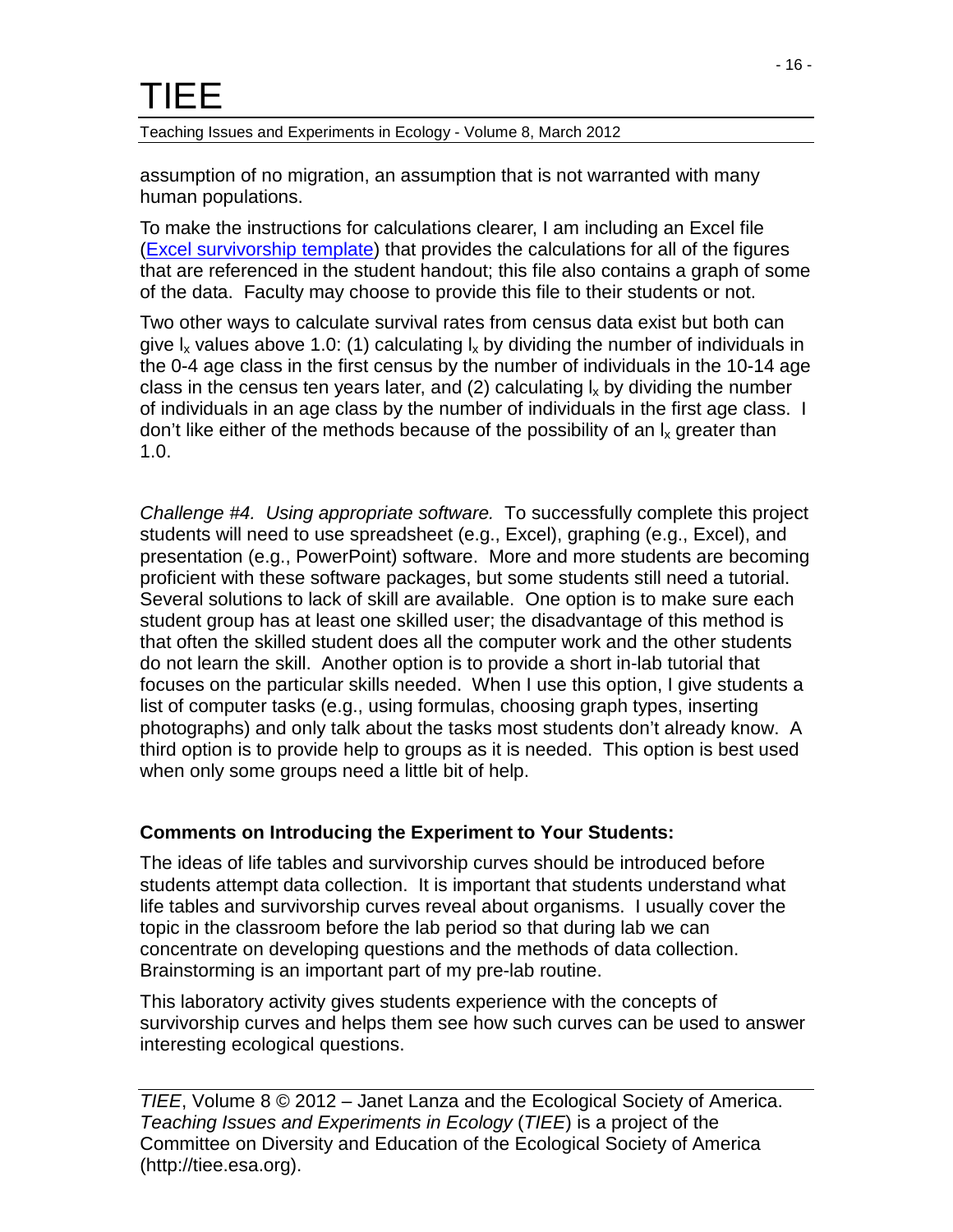#### **Comments on the Data Collection and Analysis Methods Used in the Experiment:**

Data collection is relatively quick if students collect data from on-line cemetery sources and if they can access census data on-line. Visits to cemeteries make data collection more time consuming.

One drawback that I see in this lab is that comparing different data sets statistically is not easy. I use this lab early in the semester, before students have conducted any other statistical tests. Therefore, I just let students "eyeball" the curves to look for differences instead of trying to test for differences with curvilinear regression.

An appropriate statistical test to compare the curves for different data sets would be the logrank test (also call Mantel-Cox test). A good discussion of the test can be found in Pyke and Thompson (Pyke, David A., and John N. Thompson. 1986. Statistical analysis of survival and removal rate experiments. Ecology 67: 240- 245.).

#### **Comments on Questions for Further Thought:**

Questions 1-5 address the assumptions of the methods. Developing static life tables and survivorship curves requires the assumptions of stable age distributions, constant  $I_x$  and  $m_x$  schedules, and no net emigration/immigration. These are not realistic assumptions in either human populations or wild populations.

Questions 6 asks whether the development of survivorship curves is useful given all of the unrealistic assumptions involved. Single snapshot views of populations can tell the researcher something about how the population interacts with the environment (e.g., is mortality concentrated early or late in life?). Furthermore, comparisons of two populations can identify causes of differential mortality or emigration/immigration.

Question 7 asks for a prediction for the future. I would expect that mortality would increase. Possible outcomes could be a lowering of the entire survivorship curve or an increase in child mortality rates if the environmental factor acts quickly, or an increase in adult mortality if the negative effects of the environmental factor accumulate slowly. There might also be more vulnerable life stages (e.g. the very young and/or the very old) that students may want to consider.

Question 8 asks a question about scientific methodology. When there are only two groups, it is impossible to distinguish the effects of two different factors that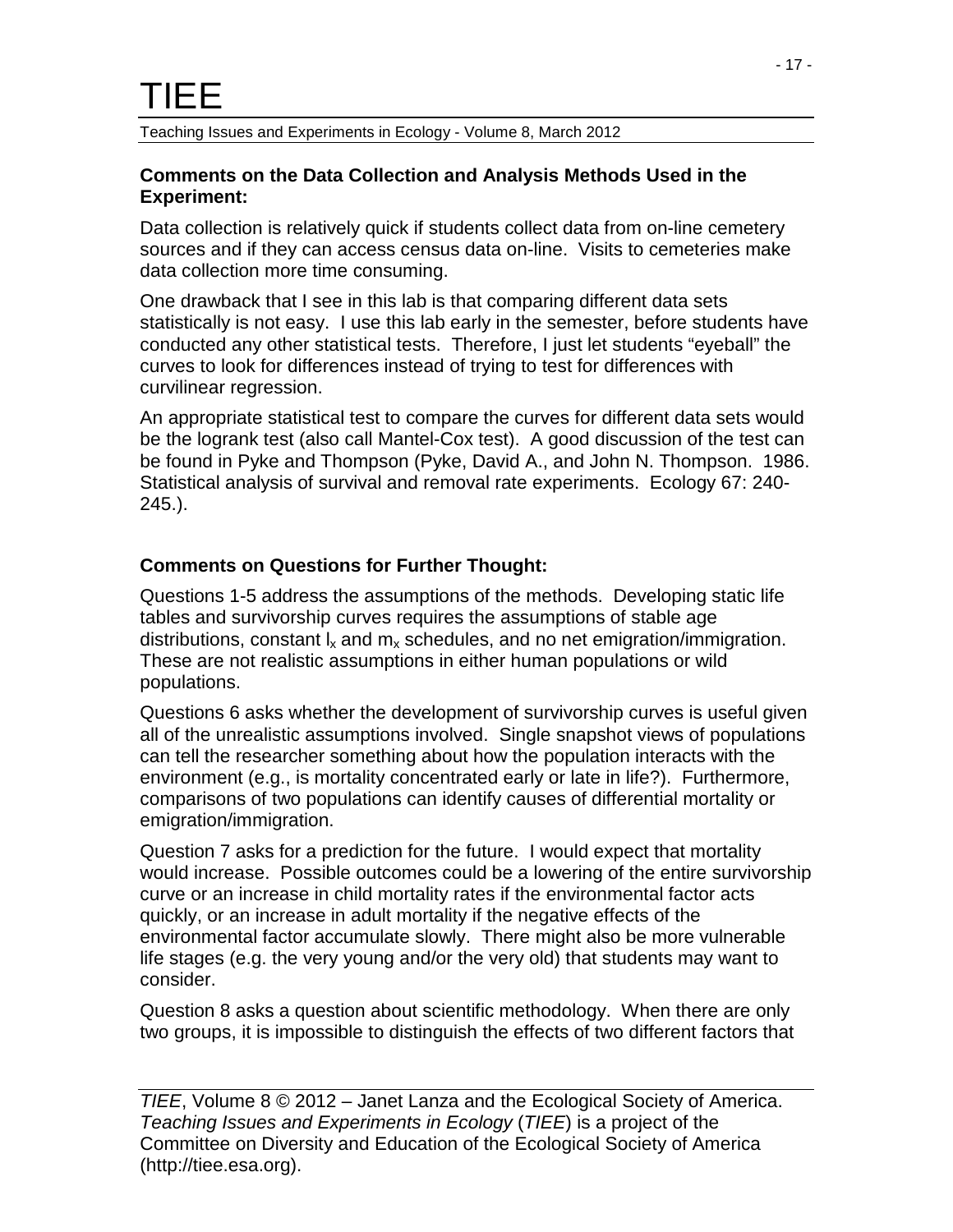may be operating simultaneously. In addition, the adage "correlation need not imply causation" is relevant here.

Question 9 refers to a paper by Gibbs and Grant (Gibbs, H. Lisle, and Peter R. Grant. 1987. Adult survivorship in Darwin's ground finch [*Geospiza*] populations in a variable environment. Journal of Animal Ecology 56:979-813) on survivorship of two species of Darwin's finches (*Geospiza fortis* and *G. scandens*). Survivorship of three cohorts of the two species varies considerably, probably because of the availability of small seeds. In general, *G. scandens* has higher survivorship rates than *G. fortis*. The effect of added seeds might depend on the amount of rainfall—in high rainfall years, supplemental food might not increase survival.

#### **Comments on the Assessment of Student Learning Outcomes:**

The [rubric](http://tiee.esa.org/vol/v8/experiments/lanza/resources/rubricscemetery.doc) I use for assessment appears clear to students and is easy to use while the students are making their presentations. This clarity promotes good performance by my students.

If I wish, I can often grade the presentation as I listen. Alternatively, I can evaluate the student presentation after class. In either case, the grading is rather quick.

It is also possible to ask everyone in the class to evaluate the presentations with the same rubric. This process helps listeners pay attention and learn from each presentation.

You may wish to add elements to the rubric, depending on how you modify the lab from what I present. Elements that you might find useful could include statistical analysis, discussion of assumptions, and a discussion of how deviations from those assumptions might affect the results.

#### **Comments of the Formative Evaluation of this Experiment:**

The high scores that most groups achieve on the rubric show me that students can perform the activities I set as goals. These activities include mathematical manipulations, production of survivorship curves, interpretation of data, assessment of the methods, and development of future questions.

I have not conducted formal formative assessment, although I provide feedback to each student team during the development of their choice of a comparative question to investigate. It is my sense that having choice in the questions that students ask increases their interest in the exercise. It is also my impression that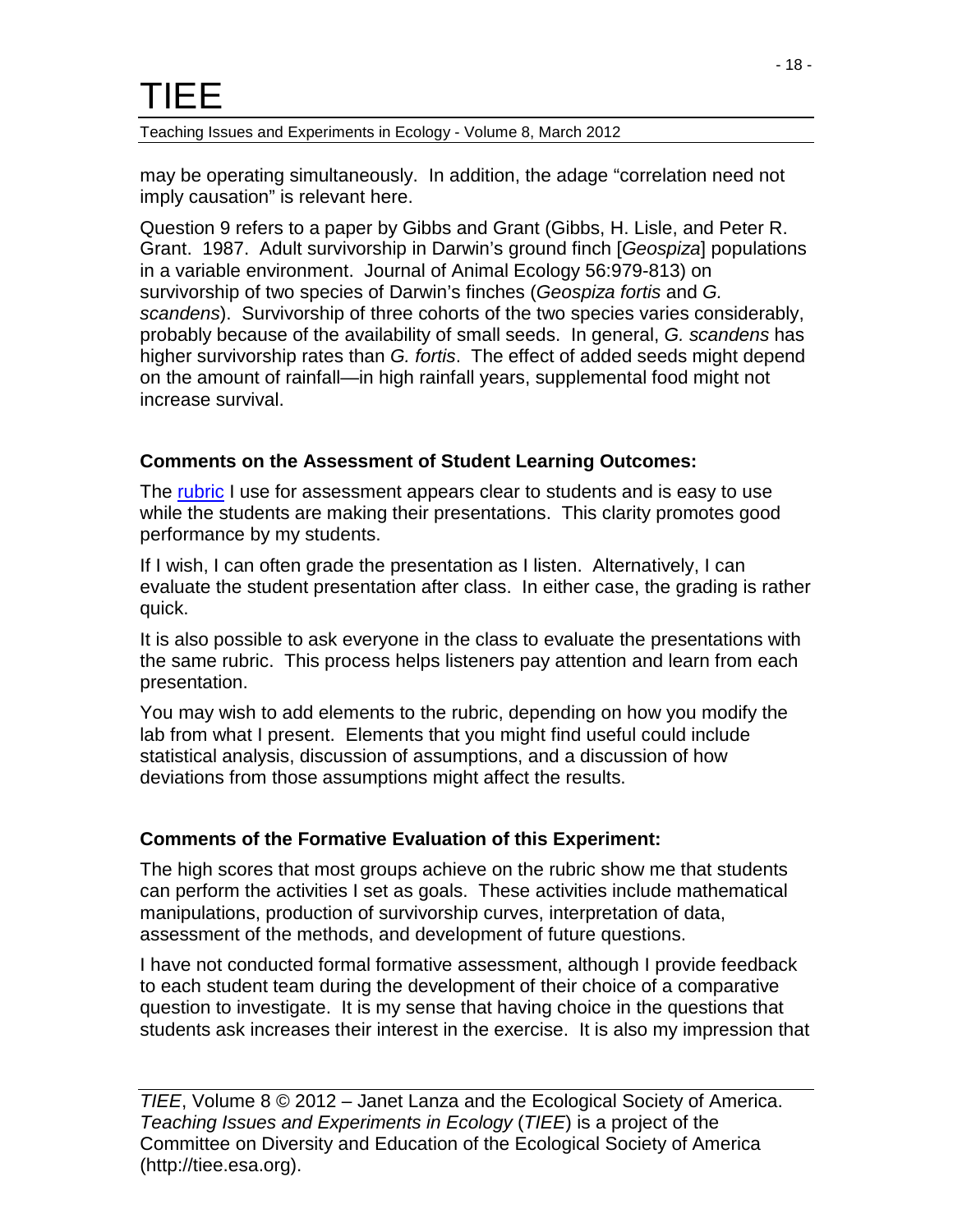students in the lab do better on hour tests on this topic than students who do not take the lab portion of the course.

If you wish to conduct a formative evaluation, you may ask students for a reflective essay at the conclusion of the exercise. Such essays can encourage students to think about their learning—and this analysis can often promote their learning in the future. Questions that you might use include: (1) What do you know now that you didn't know at the start of this lesson?; (2) How much did the exercise help you learn to calculate survivorship curves?; (3) How much did the exercise help you understand how an external factor (e.g., gender, ethnicity, or time period) affects survivorship curves?; (4) How much did the exercise help you understand the assumptions involved in developing survivorship curves?; (5) How much did the exercise help you see how understanding survivorship curves provides insight into the ecology of a population?

#### **Comments on Translating the Activity to Other Institutional Scales or Locations:**

This lab can be conducted with any size group, though instructor availability will become more limited as group size increases. If lab time is too limited for oral presentations, students can make posters. The wide availability of computers makes much of the data collection and presentation development easy. The lab can be conducted in any geographic location.

The use of electronic cemetery records and census data lifts geographic restrictions that are encountered when only using data from local cemeteries. Similarly, mobility-impaired students, who might find a trip to a local cemetery difficult, will be able to participate fully in the lab activities.

If you are worried about students using ideas from past years, you might post the questions students have asked previously and make these "off-limits" (not an approach I favor because it really limits student options and students may use different methods to ask similar questions). Alternatively, you can require groups to get your approval of their question before proceeding, thus allowing you to monitor the research questions and help groups refine/improve their questions.

#### **STUDENT COLLECTED DATA FROM THIS EXPERIMENT**

In lieu of student data, I am providing data that I collected as described in the methods section. See [Excel survivorship template.](http://tiee.esa.org/vol/v8/experiments/lanza/resources/Excel%20survivorship%20template.xls)